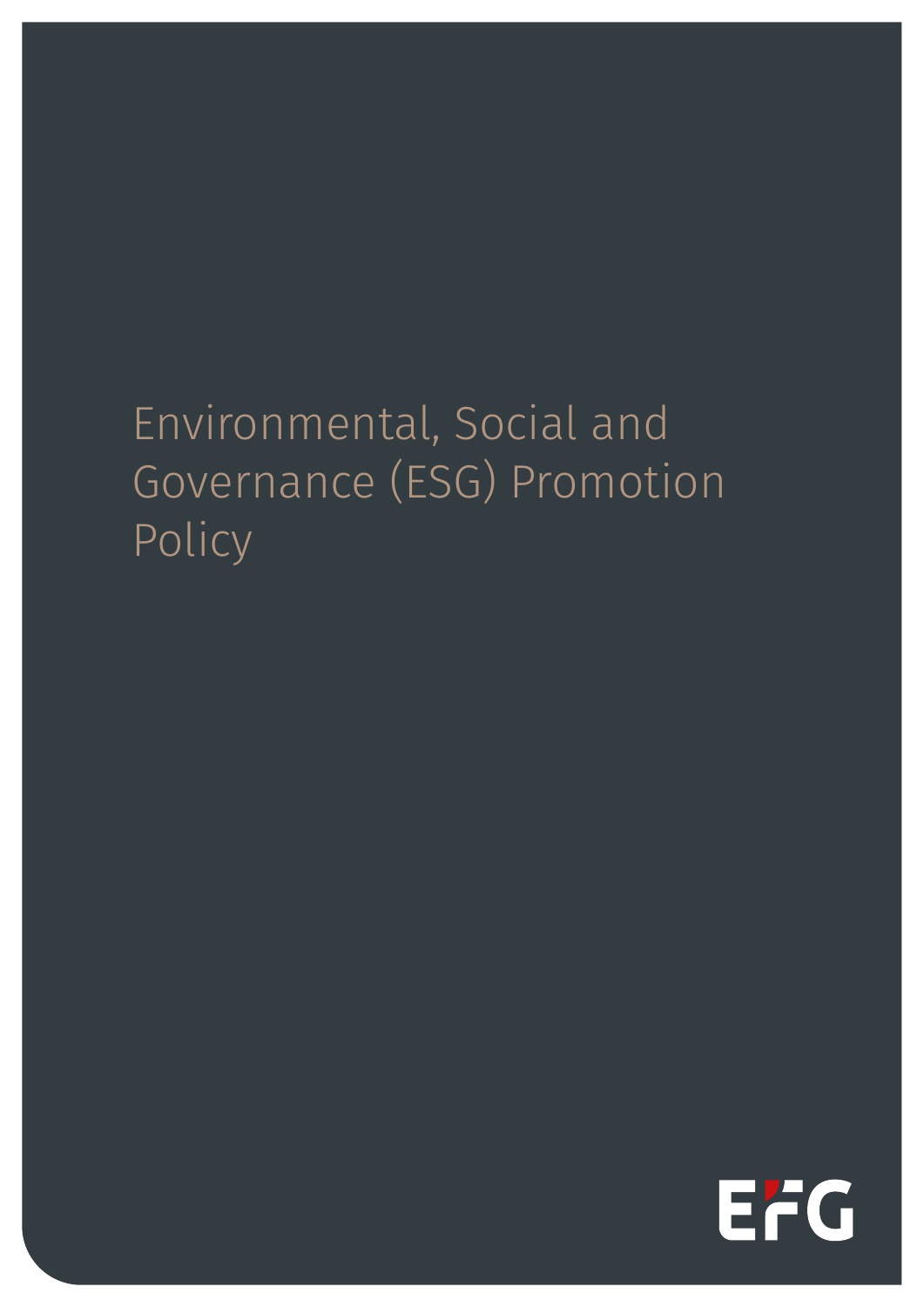### 1. Introduction

The information contained in this document, together with the information on Environmental, Social and Governance (ESG) issues detailed in our Sustainable Risk Policy, allows us to be transparent with all our stakeholders.

With this ESG Promotion Policy (Article 10 of EU Regulation on Sustainable Finance Disclosure Regulation (SFDR)), EFG provides information on:

- The description of the environmental or social characteristics;
- The methodologies used to assess, measure and monitor the environmental or social characteristics or the impact of the sustainable investments selected for the financial product;
- The data sources, the criteria for selecting the assets underlying the products and the relevant sustainability indicators used to measure the environmental or social characteristics or the overall sustainable impact of the financial product.

For the avoidance of doubt, none of the following information is intended to suggest that EFG complies with the Principal Adverse Impact (PAI) Statement.

In particular, the document provides information on how EFG considers and tries to minimize the negative effect of its investments in relation to climate and environment, social and employee issues, respect for human rights and anti-corruption and anti-bribery.

This policy outlines the measures we are taking to live up to our responsibilities today and illustrates our ongoing commitment to be transparent, responsible and good corporate citizens.

In this document EFG defines the attribution of responsibility for the implementation of the policy within the organizational strategies and procedures; the description of the methodologies to assess each major adverse impact and, specifically, how these methodologies take into account the probability of occurrence and the severity of the adverse impacts, including their potentially irreversible nature and the explanation of any margin of error associated with such methodologies.

EFG believes that an economically efficient, sustainable global financial system is a necessity for long-term value creation. As such EFG is also committed to consider the externalities produced by companies and investments on the environment and society. An improved control will reward long-term, responsible investment and benefit the environment and Society as a whole. EFG already applies this additional analysis to most of its equity funds and plans to expand this approach further.

ESG activities of EFG are conducted in collaboration with EFG Asset management (EFGAM).

The financial products classified Article 8 SFDR do not consider EU criteria for environmentally sustainable economic activities, and they do not incorporate the "*do not significant harm principle*" ("DNSH") as defined in the Taxonomy Regulation.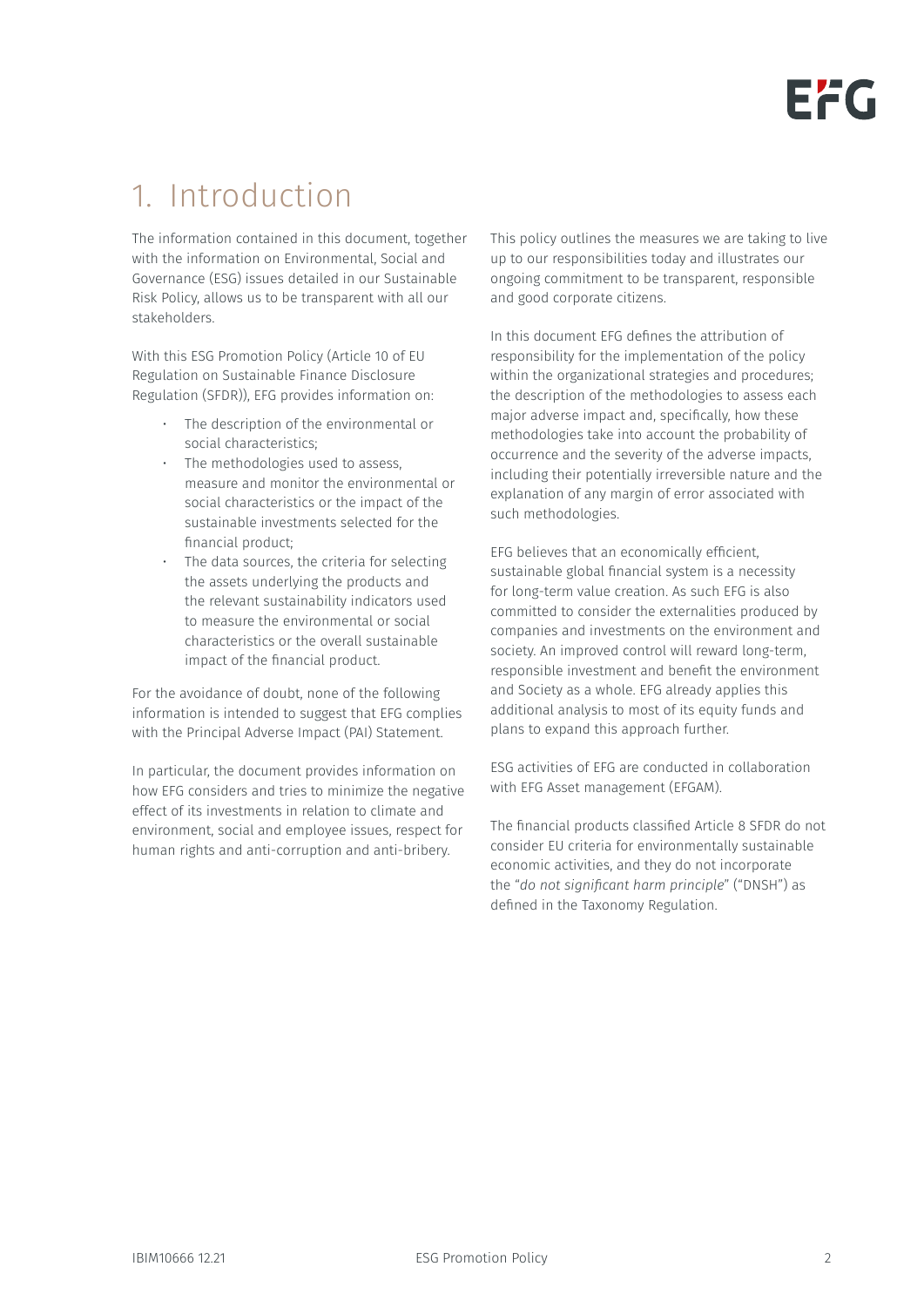# 2. Approach to sustainability

Currently even if EFG considers the impact of externalities in the management of product promoting Environmental and Social (E&S) characteristics (see below), EFG decided to opt-out to PAI reporting (please see PAI Opt-out document). However, EFG reserves the right to change its position in the future.

#### 2.1 The internal and external sources used by EFG to monitor the negative externalities of its investment decisions.

The following process describes the EFG approach to assess ESG and manage discretionary mandates.

ESG integration refers to the inclusion of ESG and sustainability risks and opportunities in traditional financial analysis and investment decisions based on a systematic process. This is key to us as we believe these aspects are needed in order to achieve a well-founded investment decision. While the availability and quality of data in the ESG domain is still below the standard EFG would like to see, EFG uses various internal and external sources to obtain a more complete assessment. In addition to internal analysis EFG uses Refinitiv, RepRisk and CDP (Data Providers) data and other are under discussion. These data play a central role when it comes to implementing a sustainable investment policy as they are used to:

- Assess ESG risks companies are exposed to;
- Evaluate negative externalities;
- Drive engagement activities with invested companies;
- Monitor our risks in the sustainability field;
- Report to stakeholders.

EFG is aware that the set of data that exist worldwide is definitely suboptimal due to many reasons:

- Lack of coherent reporting standard among countries and companies;
- Unclear data publication pattern by companies;
- Weak reporting practices in many countries, particularly the emerging ones;
- Errors and misalignment in data reported by companies;
- Errors in data reported by data providers .

EFG is committed to manage these issues in an optimal way and therefore applies the best due diligence possible through specific additional analysis through website or documents checking and requests to companies for increased transparency. Feedback and amendments are integrated into our Global Responsible Investing Platform (GRIP) system and considered for the final rating calculation.

#### 2.2 EFG Investment process and integration of negative externalities

As part of the process, it should be ensured that relevant ESG risks and opportunities are included into the investment analysis and can therefore influence decision. While the integration of ESG factors into our investment process is a necessary first step, it can't be the only one.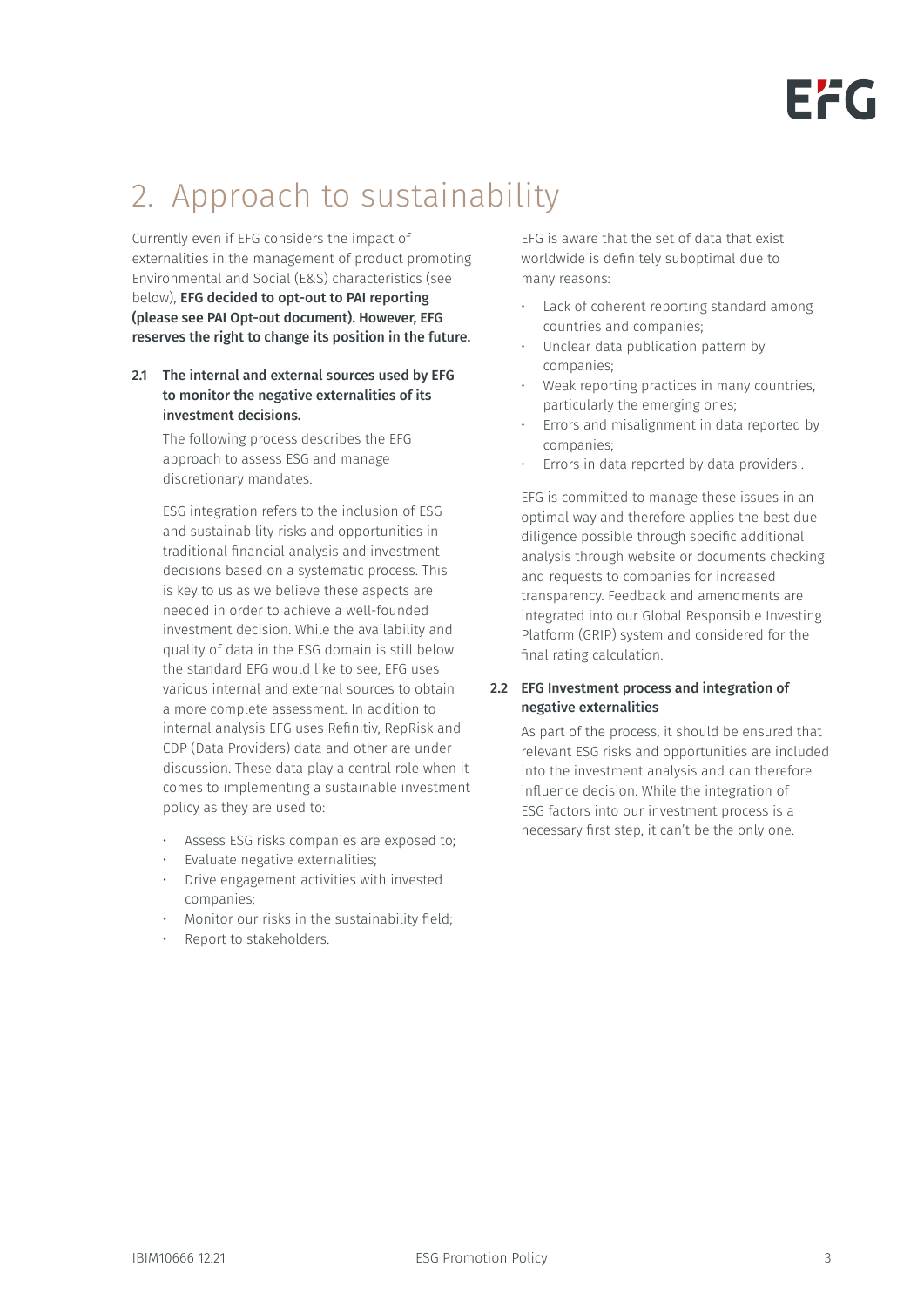### EFG Sustainable Investment Strategy

Integration of ESG data into investment decision process to better understand to which risks companies are exposed to.

Transparent reporting as a way to continually improve and provide investors with useful data to improve the understanding of investment impact.

> Engagement activities are performed in line with our assessments with the goal to mitigate sustainability risks and improve the financial performance of investments.

As explained in our Sustainability Risk statement (which can be found at [www.cy.efgl.com/sfdr](http://www.cy.efgl.com/sfdr)) the integration of ESG data into our investment process is done with the objective of gaining a better understanding of invested companies and better capture their set of risk/opportunities. The prioritization of these risks follows the assessment highlighted in our GRIP methodology that is based on a different set of priorities for different industries.

With respect to Article 8 products, this is always done with the aim of pairing the financial dimension with environmental and social consideration so to obtain improved performance and positive environmental and social returns when compared to traditional investments.

EFG understands that sustainability risks are multifaceted and that the relationship between companies and sustainability factors works in both directions:

• On the one hand companies and investments in general might be impacted by risk arsing from sustainability factors: the impact can be direct through e.g., wildfires, water scarcity or hurricanes or indirect through change in regulation or consumer behaviour. This is what we call "inward" looking risk or sustainability risk integration.

Assessment of Adverse Sustainability Impact of investment on sustainability factors to incorporate the externalities of our investments and define additional areas of engagement.

Monitoring of ESG data for investments and portfolios to keep sustainability risks under control and improve externalities assessment.

• On the other hand, investments can also create negative externalities for the society and the environment (e.g. CO2 emissions). This is what we call "outward" looking risk or promotion of environmental and social charachteristics.

### 2.2.1 Promotion of Environmental and social characteristics.

The outward looking risks are often, but not always, the other face of the sustainability risk: e.g. a company can be exposed to risk arising from change in Greenhouse Gas (GHG) regulation as a consequence of being a significant CO2 emitter.

The EFG checklist used for the assessment of Sustainability Risk can be further exploited as a tool to embark in engagement activities promoting better environmental and social practices.

This checklist focuses on the following topics:

- Corporate Governance.
- Greenhouse gas emissions.
- Energy performance.
- Biodiversity.
- Water & Waste.
- Social and employee matters.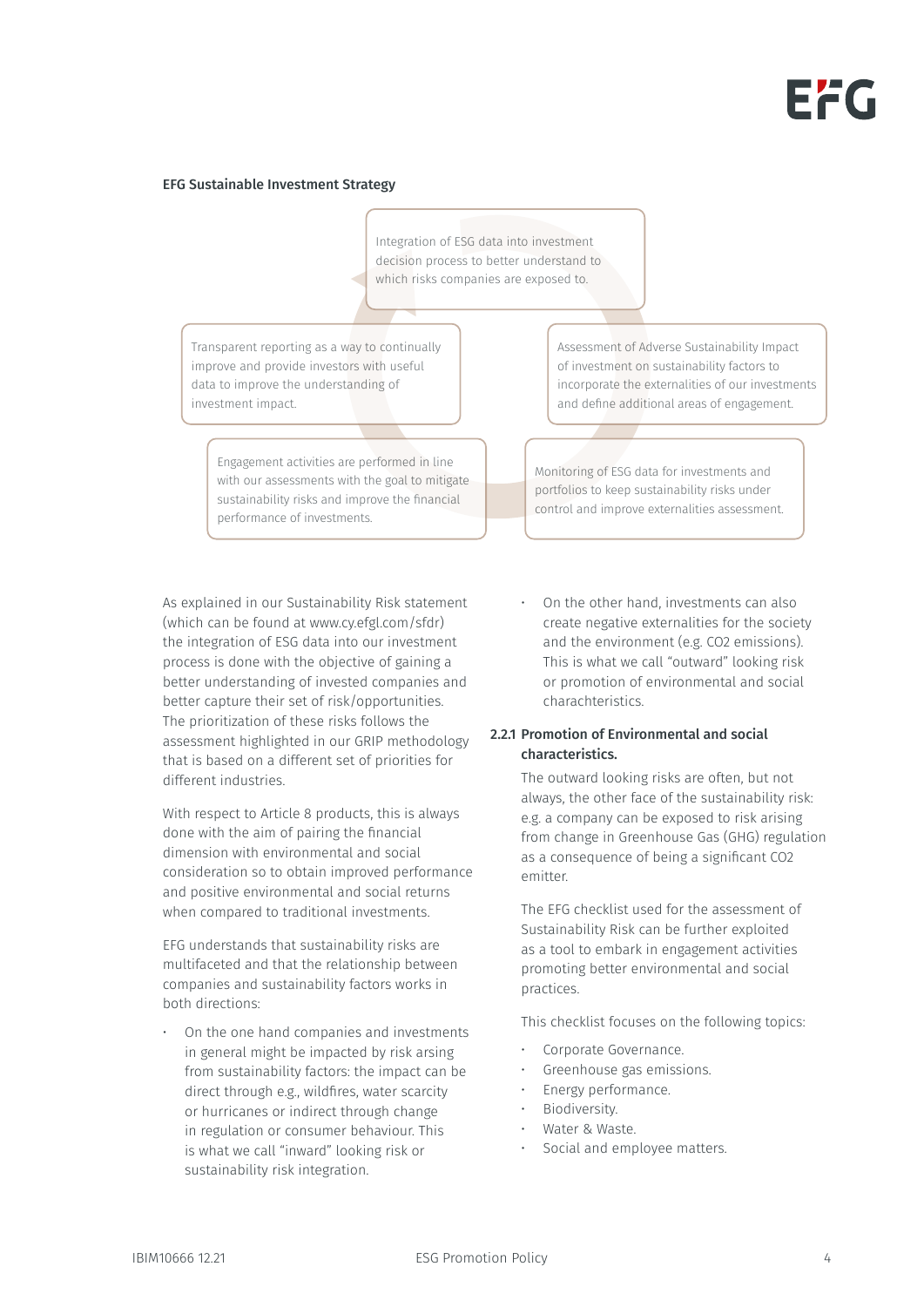

Companies that completely fail in any of the above-mentioned areas and that we deem to be in breach of the UN Global Compact principles are removed from our investable universe or engaged with.

Finally, EFG decided not to invest in companies with a coal share of revenues that is above 30% and that have no plan to reduce it, nor mitigating action in place. This decision is on the one hand a consequence of the higher risk these companies bear and on the other hand a consequence of our climate commitment.

#### 2.2.2 Engagement

To deal with sustainability risks and with the adverse impact of its investment decisions EFG delegated EFGAM to engage with invested companies on a broad set of issues that require discussions with the management of target

companies. These discussions can even include strategy, operational performance or acquisition and divestment strategy to name a few. A more detailed explanation of EFGAM engagement policy is available here: [https://www.efgam.com/](https://www.efgam.com/doc/jcr:4a94f2fc-9275-4de8-bd3b-c6078dcca01a/lang:en/Engagement%20Policy.pdf) [doc/jcr:4a94f2fc-9275-4de8-bd3b-c6078dcca01a/](https://www.efgam.com/doc/jcr:4a94f2fc-9275-4de8-bd3b-c6078dcca01a/lang:en/Engagement%20Policy.pdf) [lang:en/Engagement%20Policy.pdf](https://www.efgam.com/doc/jcr:4a94f2fc-9275-4de8-bd3b-c6078dcca01a/lang:en/Engagement%20Policy.pdf)

#### 2.2.3 Transparent reporting

For EFG, transparency in reporting is an important vehicle for generating trust among its target audience. By publishing the information, EFG enhances the value of all its activities its internal stakeholders, highlighting what elements of sustainability are relevant to it.

EFG has adopted several ways to ensure this transparency and keep its clients informed, by providing information on EFGAM web page that goes beyond the legal requirements.

## 3. Description of the environmental or social characteristics of the products

Consistently with the objectives highlighted in the introduction of this ESG Promotion Policy and with the processes described insofar, the Special Mandates in scope generally promote a comprehensive and 360°-degree approach to sustainability, focusing on different indicators and key performance indicators (KPIs) obtained with our GRIP tool. In addition to what is already established in 2.2.1 the following Special Mandates promote E&S characteristics through the following additional measures:

3.1.1 Special Mandates: Dynamic Equity Europe, Dynamic Equity Income UK, Dynamic Equity Income Europe, Dynamic Equity Income US, Dynamic Equity UK, Dynamic Equity US, Global Equity Conviction

Integration of ESG scores with significant weight into algorithms defining the attractiveness of

the investments, meaning a bad ESG rating can remove any attractiveness from any investments. As a consequence of this approach companies with higher ESG ratings will show, *ceteris paribus*, higher return potential.

#### 3.1.2 Special Mandates: Future Leaders

Additional exclusion of companies involved in activities such as gambling, tobacco, weapons (when the activity is >5% of revenues).

CO2 emissions targeting with the aim of staying below 50% of their benchmark.

#### 3.1.3 Bespoke mandates

On client request EFG can offer art. 8 aligned bespoke mandates.

### 4. Additional information

If you are interested in one of our Article 8 SFDR focused products, we would be happy to tell you more. Please contact your Client Relationship Officer for more information.